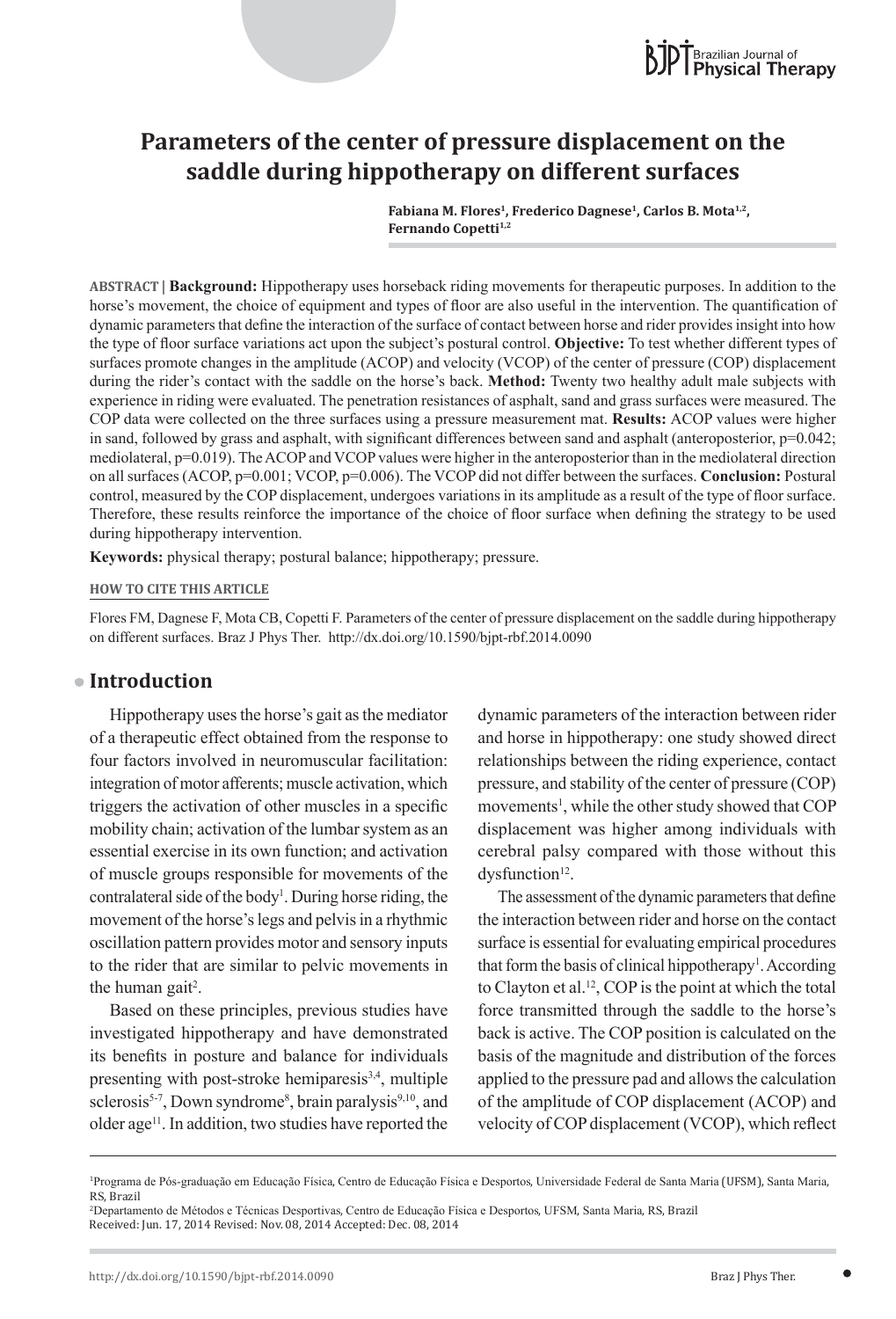the movements of the rider's torso. These parameters provide a basis for understanding the implications of the variations that can be created during horseback riding on the postural control of the riders.

One of the variations used in hippotherapy sessions to induce different responses in the rider is the variation of the surface type, for example between sand, asphalt, and grass<sup>7,13,14</sup>. Only one study<sup>14</sup> has investigated the rider's pelvic mobility during horseback riding using distinct floor surfaces. The pelvic-tilt angle was measured in the frontal plane, corresponding to the upward and downward movements of the posterior‑superior iliac spine during mounting on a pressure pad. This study indicated significant changes in the pelvic-tilt angle with changes in the type of surface on which the riding occurred.

To the best of our knowledge, no previous studies have addressed the effects of changes in common floor surface during hippotherapy on the oscillation parameters of COP. However, the differences in the shock amplitude and impact force generated by distinct floor surfaces during the contact of the horse's legs with the surface have already been demonstrated<sup>15</sup> and indicate the importance of evaluating the effects of these changes on COP parameters. This strategy aims to help develop appropriate and specific hippotherapy programs on an individual basis through the control of the amount and type of sensory information.

Therefore, the aim of this study was to assess whether different floor surfaces could promote changes in the amplitude and velocity of COP displacement in healthy subjects as a result of the contact of riders with the saddle over the back of a walking horse. The study hypothesis was that differences in the resistance of each floor could promote changes in the horse's movement and, consequently, could change the demand for the rider's posture control, as measured by ACOP and VCOP.

### **Method**

### **Subjects**

The selection of the study participants was non-probabilistic and intentional. Following the commander's authorization, the riders from the Mounted Police Regiment were evaluated. This cross-sectional and observational study evaluated the 22 healthy male adults aged 30±7 years with at least six months of experience in horseback riding and who practiced horseback riding at least three times a week, to take into account that Janura et al.<sup>1</sup>

indicated that the rider's experience level influenced the COP parameters.

The anthropometric characteristics<sup>16</sup> evaluated were body weight (77 $\pm$ 11 kg), height (170 $\pm$ 10 cm), body mass index  $(BMI)(26±3 kg/m<sup>2</sup>)$ , trunk-cephalic height (140±3 cm), trochanteric height (90±4 cm), head perimeter (58 $\pm$ 3 cm), neck perimeter (39 $\pm$ 2 cm), shoulder perimeter (117 $\pm$ 6 cm), chest perimeter (99±6 cm), abdominal perimeter (89±8 cm), hip perimeter (102±5 cm), thigh perimeter in the proximal region (60 $\pm$ 5 cm), and leg perimeter (37 $\pm$ 3 cm). The length of experience in horseback riding varied between 6 months and 22 years (6.09±7.20 years). The weekly and daily frequencies of horseback riding were  $5.7\pm0.1$  days/week and  $5.0\pm1.2$  hours/day, respectively. The project was approved by the Research Ethics Committee of the *Universidade Federal de Santa Maria* (UFSM) located in Santa Maria in the state of Rio Grande do Sul, Brazil, under protocol number 23081.013310/2011-06. All subjects were informed about the study procedures and signed an informed consent form.

#### **Floor surfaces tested**

The study consisted of three equal-sized equestrian areas with three distinct floor surfaces: sand, grass, and asphalt. These surfaces were selected because they reproduced conditions that are commonly used in hippotherapy. The cone index was used to obtain the penetration resistance of each surface. For this purpose, a Falker penetrometer (model PLG1020) with a metal rod and a type-2 cone-shaped tip (12.83 mm in diameter) was used. The measurement consisted of introducing the penetrometer into the floor surface at a constant speed at depths between 0 and 100 mm from the surface. The asphalt was completely resistant to penetration based on the method used. For the other two floors, measurement was performed once a week during the study period. Three measurements of sand  $\&$  grass surfaces were made daily yielding the same consistent resistance values during data collection ( $p=0.085$  and  $p=0.170$  for sand and grass, respectively). Figure 1 shows the mean values of resistance to penetration for sand and grass at depths between 0 and 100 mm.

The characterization of the floor surface indicated that asphalt was resistant to penetration and that grass was more resistant than sand. However, after a depth of 80 mm, the resistance of sand changed, possibly because the surface beneath consisted of gravel, which altered its resistance to penetration.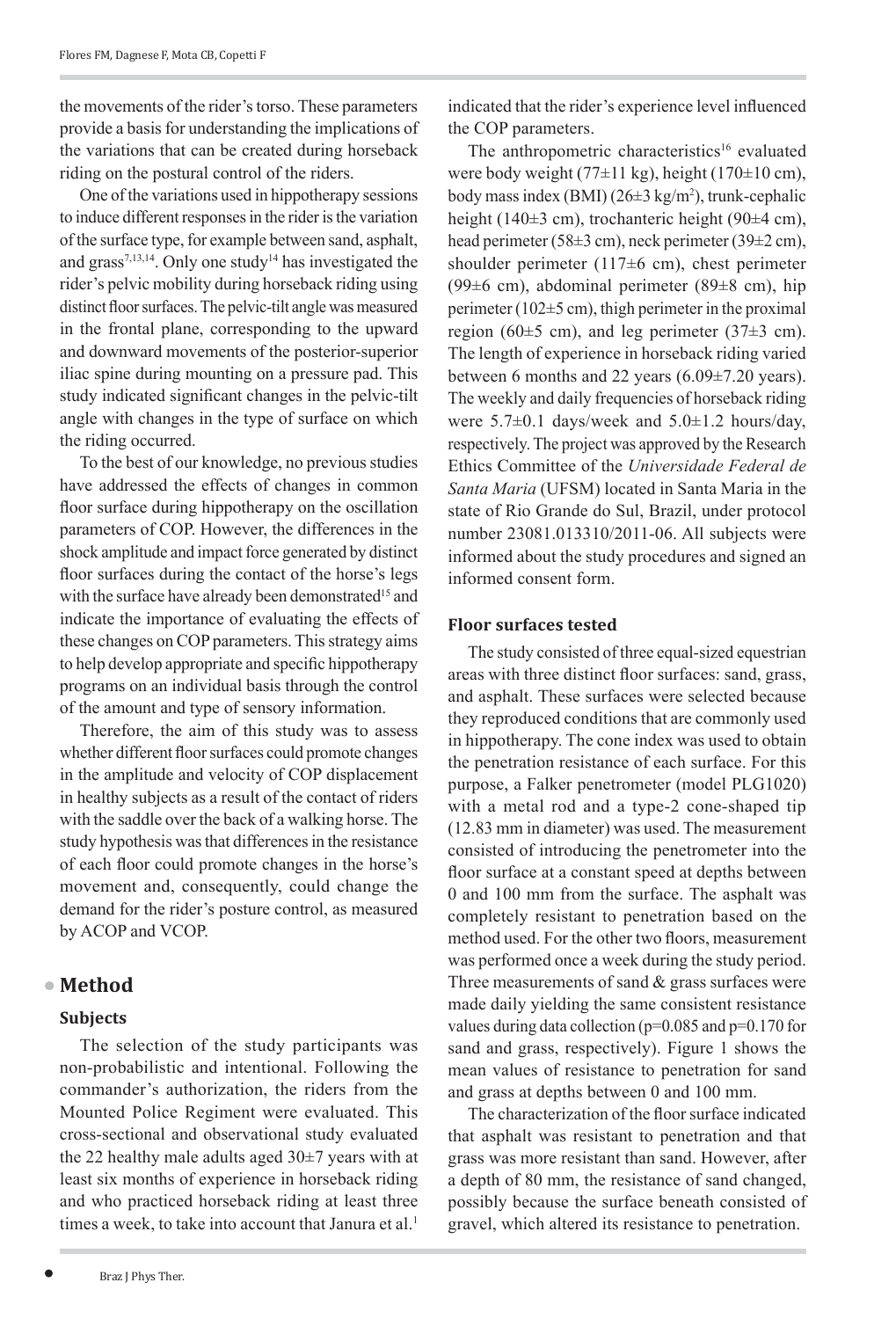

**Figure 1.** Profile of mean resistance versus ground depth values between 0 and 100 mm in the sand and grasssurfaces.

#### **Dynamometric evaluation**

To measure the contact pressure on the saddle, a portable pressure measurement system was used (CONFORMat<sup>®</sup>, model 5330, Teckscan, Boston, USA), composed of a pad with 1,024 sensors arranged in 32 columns and 32 rows spaced 1.4732 cm apart, a sensitive area of  $2.17 \text{ cm}^2$ , and an individual maximum measurement capacity of 0.0345 N/mm<sup>2</sup> (5 psi). Calibration of the system, previously to collect data, was performed according to the manufacturer's instructions, wherein each subject had his body weight taken and inputed into the database. The evaluation followed consisting of the rider remaining seated on the pad on a hard surface, with the feet unsupport, for a period of 90 seconds. The fixation area of the mat included the entire contact area of the rider's pelvis with the saddle surface. The subjects were instructed to remain seated throughout the test period to prevent the pad from moving over the saddle, which was ensured before each data collection.

Data were collected at a frequency of 100 Hz. The system allowed the extraction of COP data and calculated the amplitude of COP displacement in the anteroposterior direction (ACOP*ap*) and mediolateral direction (ACOP*ml*), along with the velocity of COP displacement in the anterior-posterior direction (VCOP*ap*) and mediolateral direction (VCOP*ml*).

#### **Procedures**

Postural and anthropometric assessments which were later inputted into the database were performed on all subjects. The same horse was used throughout the study, with no specific breed, aged 5 years, height of withers of 154 cm, and weight of 510 kg. During

the study, a veterinarian evaluated the horse, and its condition was healthy. The same English saddle composed of snaffle bridle, reins, and lead were used during data collection.

The rider's position during horse riding was the typical position, with the hands holding the reins, feet supported by the stirrups, and knees at a comfortable angle. The internal angle of the knees was measured using a goniometer; the mean value was  $121.4\pm8.0$  degrees.

The horse was led by an experienced guide because in hippotherapy, the person sitting on the moving horse works to maintain their balance and posture while the horse is led by the guide<sup>17</sup>. This procedure was used to maintain similar travel speeds, as recommended by Dvořáková et al.<sup>18</sup>.

The horse's speed was initially assessed by observing and repeating the same stride. The distance traveled by the horse in 10 seconds was 10 meters, which corresponded to the interval estimated for data collection, with a frequency of nine strides during this period. On the basis of these values, the mean frequency was 54 strides/min, and the mean speed was 1.0 m/s. During data collection for each trial, a distance of 1 meter was marked before the beginning of the 10-m path traveled by the horse to determine the place where the touch of the horse's right forelimb would indicate the art time for collection of dynamometric data. Similarly, a 1-meter distance was marked after the 10-m path had been traveled by the horse to determine where the horse's right forelimb would touch the ground to complete the nine-stride cycle, and this criterion was used to ensure that each measurement was considered valid and to avoid variations  $>10\%$  of the speed of 1.0 m/s.

Prior to data collection using the pressure measurement pad, the rider on the horse was allowed to walk for 1 minute on each surface to allow time for adaptation. The dynamometric evaluation was initiated when the horse moving at the desired gait speed hit the marked area to start data collection. The system was manually activated, and data were collected over 10 seconds; the system was then automatically switched off. There were three valid repetitions on each floor surface. In only two subjects we had to repeat the test for the fourth times.

#### **Data analysis**

Data were acquired on the three different floor surfaces and were input into Microsoft Excel spreadsheets for data processing according to the protocol detailed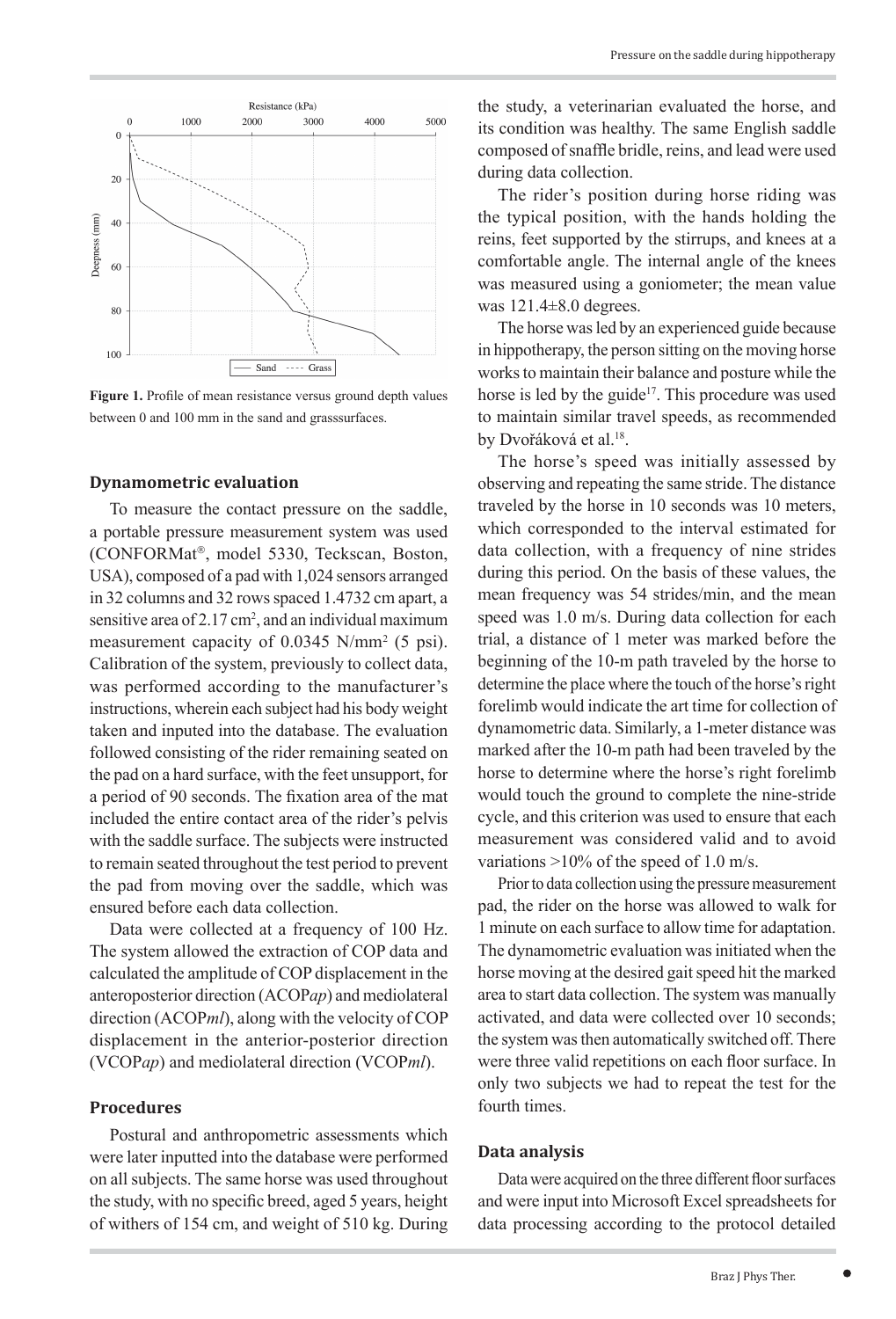by Schappo<sup>19</sup> and Clayton et al.<sup>12</sup>. ACOPap and ACOP*ml* were calculated using the following equations: ACOP*ap* = (Ymax.1.4732) – (Ymin.1.4732) and ACOP*ml* = (Xmax.1.4732) – (Xmin.1.4732), where Ymax and Ymin were the maximum and minimum anterior-posterior (*ap*) values on the Y-axis, respectively, and Xmax and Xmin were the maximum and minimum mediolateral (*ml*) values on the X-axis.

The distances traveled by the COP in the *ap* and *ml* direction (D) were calculated using the following equations: D*ap* (1.2) 2 = |(Y2.1.4732) – (Y1.1.4732)| and Dml:  $(1.2)$  2 =  $|(X2, 1.4732) - (X1, 1.4732)|$ , where D*ap* (1.2) 2 (cm) was the distance traveled by COP in absolute value between the first and second frames, totaling 1,000 frames; Y1 and Y2 were the initial and final *ap* values on the Y-axis, respectively; D*ml* (1.2) 2 (cm) was the distance traveled by COP in absolute value in the *ml* direction between the first and the second frames, totaling 1,000 frames; and X1 and X2 were the initial and final *ml* values on the X-axis, respectively. The total distance traveled by COP in the *ap* and *ml* directions was the sum of the values of all frames.

To calculate VCOP*ap* and VCOP*ml*, the total distances traveled by COP in the *ap* and *ml* directions were used, respectively, divided by the time of acquisition of 1,000 frames.

### **Statistical analysis**

The Shapiro-Wilk normality test was used to evaluate data normality. A logarithmic transformation was used to normalize the VCOP*ap* and VCOP*ml* data. Two multivariate analyses (multivariate analysis of variance – MANOVA) were performed on the three distinct floor surfaces (i.e. sand, grass, and asphalt). ACOP*ap,* ACOP*ml,* VCOP*ap* and VCOP*ml* were the dependent variables. The post-hoc Bonferroni test was used, and the significance level was set at 5%. Pearson's parametric correlation test was used to evaluate the correlation between the COP variables and the anthropometric characteristics. All analyses were performed using the software SPSS 14.0 (SPSS Inc., Chicago IL, USA).

# **Results**

The ACOP*ap,* ACOP*ml*, VCOP*ap* and VCOP*ml* values on the three types of floor surfaces are shown in Table 1. The results of the MANOVA test indicated a difference between the floor surfaces, with Wilks' Lambda = 0.85, F  $(4.124) = 2.61$ , p<0.05. The amplitudes of displacement in the *ap* and *ml* directions were higher on the sand, followed by grass and asphalt surfaces. However, significant differences were observed only between

**Table 1.** Means and standard deviations of the amplitude of center of pressure displacement in an anteroposterior direction (ACOP*ap)*, amplitude of center of pressure displacement in a medial – lateral direction (ACOP*ml)*, velocity of center of pressure displacement in an anteroposterior direction (VCOP*ap)* and velocity of center of pressure displacement in a medial lateral direction (VCOP*ml)* values for the three different floor surfaces.

| <b>Variable</b>                                                                             | Sand | <b>Grass</b>                                          | Asphalt |  |
|---------------------------------------------------------------------------------------------|------|-------------------------------------------------------|---------|--|
| $ACOPap$ (cm)                                                                               |      | $3.71 (0.79)^{aA} 3.30 (0.80)^{aBA} 3.10 (0.78)^{bA}$ |         |  |
| ACOPml (cm) $2.81(0.52)^{aB} 2.66(0.48)^{abB} 2.38(0.43)^{bB}$                              |      |                                                       |         |  |
| VCOPap (cm/s) 6.21 (1.91) <sup>cC</sup> 5.95 (1.92) <sup>cC</sup> 5.89 (1.73) <sup>cC</sup> |      |                                                       |         |  |
| VCOPml (cm/s) 5.19 (1.31) <sup>cD</sup> 5.01 (1.10) <sup>cD</sup> 4.88 (1.08) <sup>cD</sup> |      |                                                       |         |  |

In the rows, the different lowercase letters indicate significant differences in ACOP*ap* and ACOP*ml* (shown by 'a' and 'b') and in VCOP*ap* and VCOP*ml* (shown by 'c' and 'd'). In the columns, the different uppercase letters indicate significant differences in ACOP*ap* and ACOP*ml* (shown by 'A' and 'B') and in VCOP*ap* and VCOP*ml* (shown by 'C' and 'D').

**Table 2.** Correlations of the velocity of center of pressure displacement in an anteroposterior direction (VCOP*ap)* and velocity of center of pressure displacement in a medial lateral direction (VCOP*ml* )values on the three different types of floor surface with the anthropometric characteristics.

| <b>Variables</b>                       | <b>BMI</b><br>(kg/m <sup>2</sup> ) | <b>Body weight</b><br>(kg) | Abdomen<br>Perimeter (cm) | <b>Hip Perimeter</b><br>(c <sub>m</sub> ) | Thigh     | <b>Leg</b><br>Perimeter (cm) Perimeter (cm) |
|----------------------------------------|------------------------------------|----------------------------|---------------------------|-------------------------------------------|-----------|---------------------------------------------|
| VCOP $ml$ (cm/s <sup>2</sup> ) sand    | $-0.293$                           | $-0.272$                   | $-0.440*$                 | $-0.374$                                  | $-0.426*$ | $-0.309$                                    |
| VCOP $ml$ (cm/s <sup>2</sup> ) grass   | $-0.499*$                          | $-0.495*$                  | $-0.506*$                 | $-0.577**$                                | $-0.468*$ | $-0.556**$                                  |
| VCOP $ml$ (cm/s <sup>2</sup> ) asphalt | $-0.437*$                          | $-0.480*$                  | $-0.510*$                 | $-0.595**$                                | $-0.505*$ | $-0.524*$                                   |
| VCOPap (cm/s <sup>2</sup> ) sand       | $-0.550**$                         | $-0.464*$                  | $-0.607**$                | $-0.470*$                                 | $-0.494*$ | $-0.562**$                                  |
| $VCOPap$ (cm/s <sup>2</sup> ) grass    | $-0.423*$                          | $-0.291$                   | $-0.479*$                 | $-0.388$                                  | $-0.358$  | $-0.438*$                                   |
| VCOPap $\rm (cm/s^2)$ asphalt          | $-0.457*$                          | $-0.346$                   | $-0.545**$                | $-0.436*$                                 | $-0.382$  | $-0.428*$                                   |

\*Significant correlation at 5%. \*\*Significant correlation at 1%.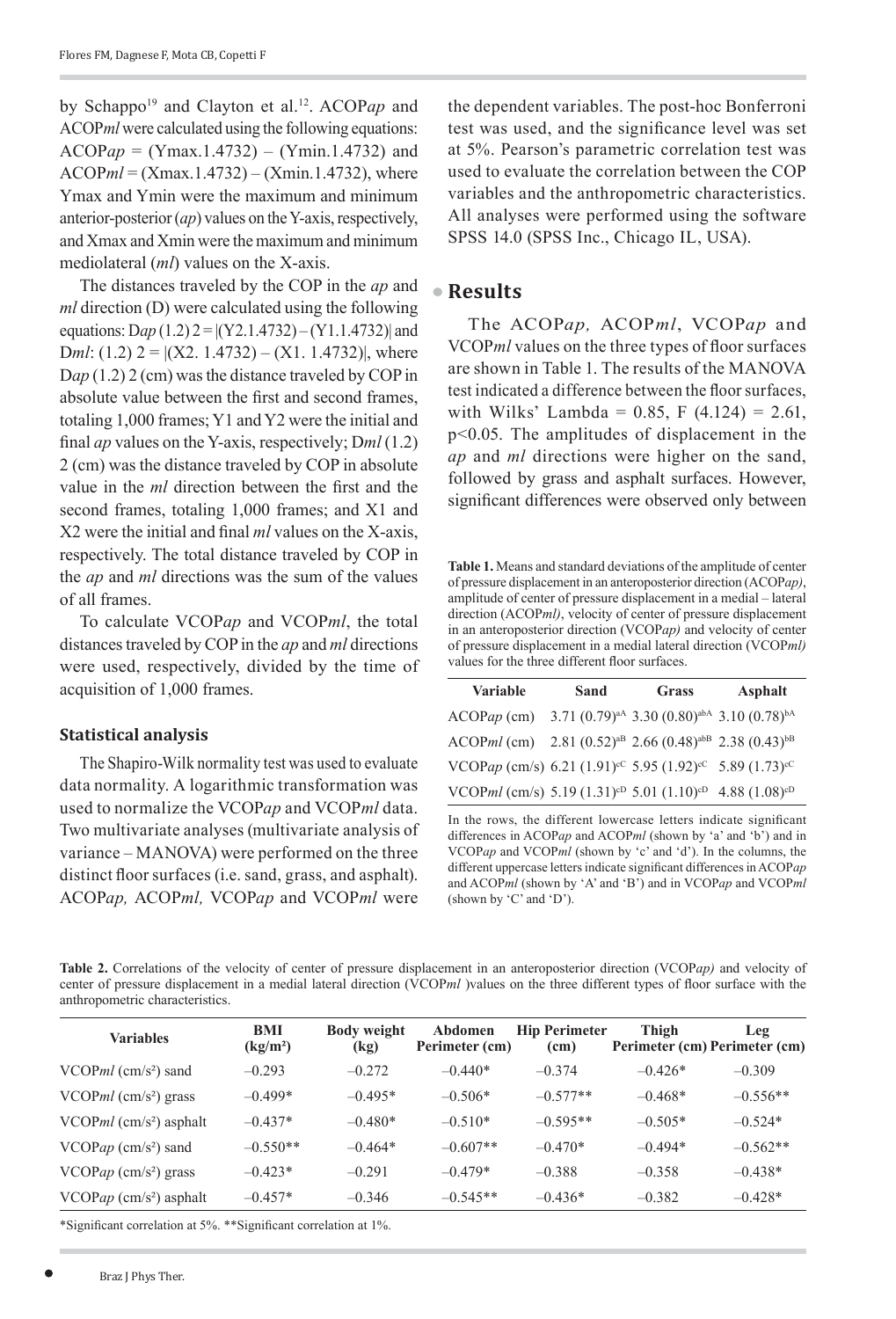sand and asphalt surfaces ( $p=0.042$  and  $p=0.019$  in the *ap* and *ml* directions, respectively). The MANOVA test results indicated no difference in VCOP among the floor surfaces, with Wilks' Lambda  $= 0.99$ ,  $F(4.124) = 0.21$ , p $> 0.05$ .

The ACOP and VCOP values were significantly higher in the *ap* direction compared with the *ml* direction on all floor surfaces (p=0.001 and p=0.006 for ACOP and VCOP, respectively). No correlation was observed between the anthropometric characteristics evaluated and ACOP*ap* and ACOP*ml*. A negative correlation was observed between the anthropometric characteristics and the VCOP*ap* and VCOP*ml* values (Table 2).

# **Discussion**

Anthropometric measurements and pressure measurement systems have been shown to be effective in biomechanical studies using horses<sup>20</sup>. Previous studies with horses have evaluated the COP parameters and the force acting upon the horse's back using an apparatus positioned under the saddle, in conditions of distinct strides $21$ , for the calculation of the stride cycles $22$  and for the evaluation of different riding positions<sup>23</sup>. However, the present study aimed to evaluate the effect of the transfer of movement from horse to rider; therefore, the measurement pad was positioned over the saddle, as also reported by Janura et al.<sup>1</sup> in a hippotherapy study.

The results of the present study demonstrated that ACOP differed among the floor surfaces evaluated. However, VCOP did not change with changes in the floor surface. The comparison between ACOP and VCOP in the *ap* and *ml* directions indicates that these parameters were significantly different and were higher in the *ap* direction. In addition, ACOP was not associated with the anthropometric characteristics, whereas VCOP was associated negatively with body weight and the perimeters of the abdomen, hip, thigh, and leg.

Furthermore, ACOP values were higher on sand, intermediate on grass, and low on asphalt. However, the only significant difference occurred between asphalt and sand. The results of the cone index indicated that of the 3 surfaces tested, sand was least resistant, grass was in the middle for penetration resistance, and asphalt was the floor surface completely resistant to penetration. These results indicate the increased penetration of the horse's legs in the sand and explain the higher ACOP values among individuals on this floor surface in both the *ap* and *ml* directions. The properties of the floor surface were also evaluated by Chateau et al.15, who observed that sand, compared with grass and asphalt, decreased the shock amplitude and the impact force in the vertical and horizontal directions when the horse's legs touched the ground during trotting.

In addition, ACOP values in the *ap* and *ml* directions differed and were larger in the *ap* direction. These findings on horse riding corroborate those found by Janura et al.<sup>1</sup>, wherein the measurement pad was placed over the saddle (i.e. the interaction was between the saddle and the rider), and those of Jeffcott et al.<sup>20</sup>, wherein the pad was placed underneath the saddle (i.e. the interaction was between the horse's back and the saddle). Janura et al. $<sup>1</sup>$  pointed out that these</sup> findings might be related to the fact that the natural direction of the horse's gait was in the *ap* direction. Although Shumway-Cook and Wollacott<sup>24</sup> did not address the horse-human interaction, they indicated that the degrees of freedom of movement of the ankle and hip joints and the trunk mobility were higher in the *ap* direction than in the *ml* direction in both static and dynamic conditions, which could explain the similarity of the results found in these studies.

The results of Clayton et al.<sup>12</sup> corroborate our data and indicate an ACOP value higher in the *ap* direction than in the *ml* direction in healthy subjects during horseback riding. In subjects with cerebral palsy, the ACOP values in the *ap* and *ml* directions were even higher, and these results were attributed to the poor control of trunk stability. In their study, the measurement pad was positioned under the saddle.

The degree of rider experience influenced ACOP. In this respect, Janura et al.<sup>1</sup> found that apprentice riders had decreased contact area and increased ACOP on the asphalt surface compared with experienced riders. These characteristics were associated with physical and mental strain, along with physical instability while the beginner rider had not adapted to the new motor activity. However, it was observed that beginners, after five sessions, had favorable adjustments associated with increased contact area and decreased ACOP, indicating increased body relaxation and trunk stability. In the present study, the subjects who were evaluated rode regularly and were therefore considered experienced and had adapted to the riding activity. Therefore, the differences observed among the different surfaces in terms of resistance were sufficient to cause changes in ACOP, particularly between the sand and asphalt surfaces.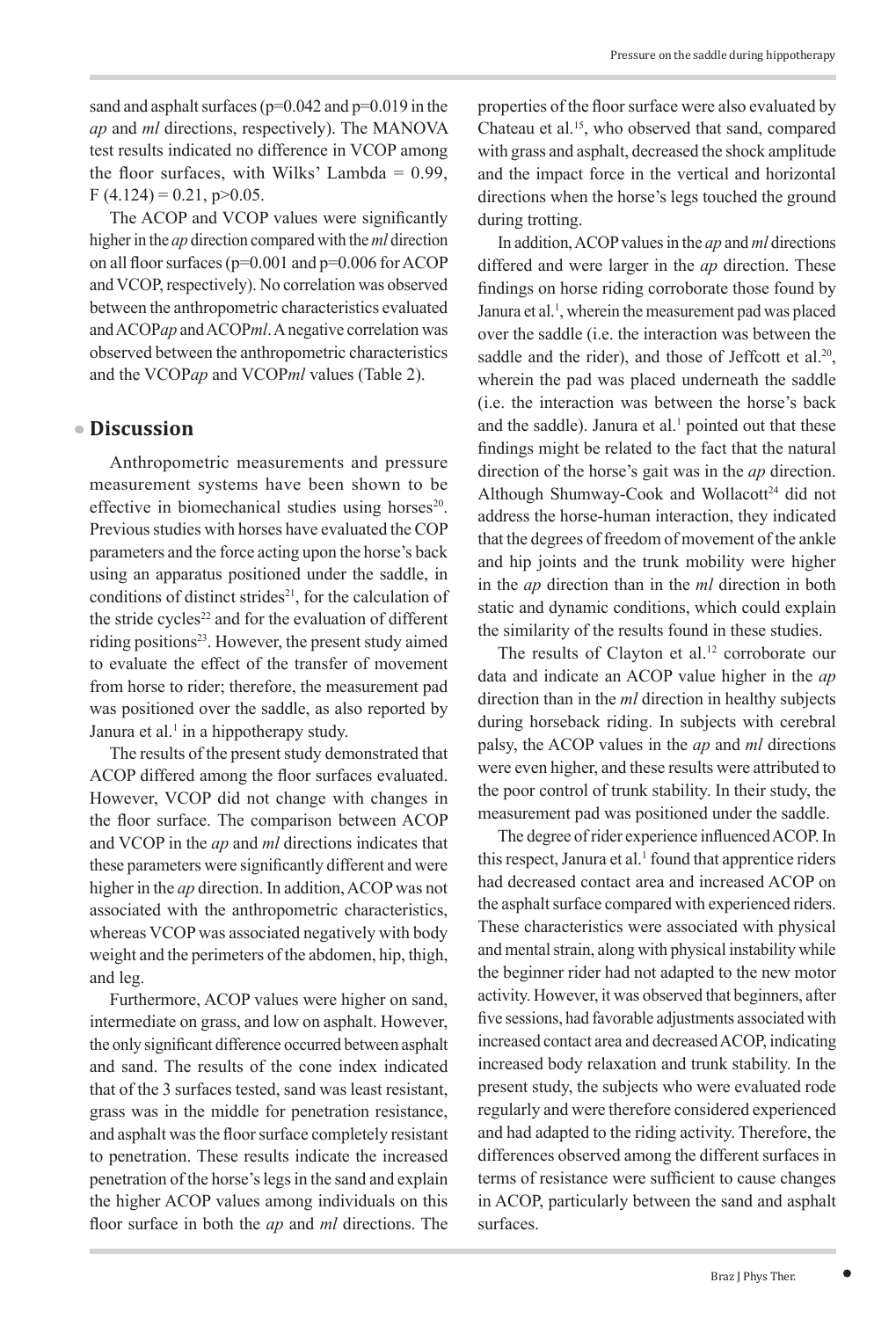Although the different floor surfaces significantly affected ACOP, these surfaces did not affect VCOP when healthy individuals experienced in horse riding were subjected to the task of riding while walking horse. This result allowed the authors to indirectly evaluate the neuromuscular control of subjects<sup>13</sup>, who had good pelvic mobility and postural stability in the face of disturbances in the horse's movement induced by the type of floor surface. This control, coupled with the effect of learning, allowed more experienced riders to decrease COP movement, possibly through pre-tension/pre-activation of muscles in anticipation of the rhythmic movements of the horse<sup>25</sup>. Therefore, the riders experience seems to be more associated with the capacity to control VCOP in relation to ACOP in the conditions proposed in this study.

The VCOP values in the *ap* and *ml* directions differed and were higher in the *ap* direction. Our results corroborate with those of Clayton et al.<sup>12</sup>, in which the pressure-measuring pad was positioned under the saddle, and VCOP*ap* was higher than VCOP*ml* in both healthy subjects and those with cerebral palsy. Furthermore, these authors demonstrated that the VCOP*ml* of individuals with cerebral palsy during horseback riding was higher than that of individuals without this dysfunction. This finding is consistent with that of the study of Jeffcott et al.<sup>20</sup>, in which large deviations in the *ml* direction occurred when the rider had poor stability and balance during the horse's movement.

In the present study, no significant correlations were detected between ACOP and the anthropometric characteristics, possibly because the ACOP data represented the variabilities caused by changes in the type of floor surface. In contrast, VCOP was negatively correlated with the anthropometric characteristics, so subjects with larger perimeters of the abdomen, hip, thigh, and leg; higher BMI; and higher body weight exhibited lower VCOP values. This finding may indicate increased inertia in response to the horse's movements. The anthropometric characteristics of trunk length and height did not correlate with VCOP.

Some important limitations of this study should be considered. The study evaluated the behavior that occurred during a 10-second period with a frequency of nine strides during this time interval but did not evaluate this behavior per stride cycle. This evaluation would be possible with the use of a synchronization system that allowed the assessment of the stride phases of the horse.

With respect to the evaluation method used, it was practical and consistent for the investigation of empirical procedures used in hippotherapy. Therefore, other studies that could evaluate the different conditions used in the practice of hippotherapy, including the use of materials such as pads, a saddle, and stirrup support for the feet or the type of horse gait, are important for understanding the isolated effects of each of these variables on the COP parameters.

The results of this study are the first step of an assessment aimed at determining the changes in COP parameters during the horse-saddle-rider interaction as a function of variations in types of floor surface. Considering that the objective was to assess the effect of environmental changes under conditions used in hippotherapy to determine reference values, healthy subjects were used in the evaluation; therefore, clinical findings were not presented. However, these results demonstrate the importance of considering the type of floor surface when defining the strategies to be used during such interventions.

### **References**

- 1. Janura M, Peham C, Dvořáková T, Elfmark M. An assessment of the pressure distribution exerted by a rider on the back of a horse during hippotherapy. Hum Mov Sci. 2009;28(3):387-93. <http://dx.doi.org/10.1016/j.humov.2009.04.001>. [PMid:19406498](http://www.ncbi.nlm.nih.gov/entrez/query.fcgi?cmd=Retrieve&db=PubMed&list_uids=19406498&dopt=Abstract)
- 2. Uchiyama H, Ohtani N, Ohta M. Three-dimensional analysis of horse and human gaits in therapeutic riding. Appl Anim Behav Sci. 2011;135(4):271-6. [http://dx.doi.org/10.1016/j.](http://dx.doi.org/10.1016/j.applanim.2011.10.024) [applanim.2011.10.024](http://dx.doi.org/10.1016/j.applanim.2011.10.024).
- 3. Beinotti F, Correia N, Christofoletti G, Borges G. Use of hippotherapy in gait training for hemiparetic post-stroke. Arq Neuropsiquiatr. 2010;68(6):908-13. [http://dx.doi.](http://dx.doi.org/10.1590/S0004-282X2010000600015) [org/10.1590/S0004-282X2010000600015](http://dx.doi.org/10.1590/S0004-282X2010000600015). [PMid:21243251](http://www.ncbi.nlm.nih.gov/entrez/query.fcgi?cmd=Retrieve&db=PubMed&list_uids=21243251&dopt=Abstract)
- 4. Lee CW, Kim SG, Yong MS. Effects of hippotherapy on recovery of gait and balance ability in patients with stroke. J Phys Ther Sci. 2014;26(2):309-11. [http://dx.doi.org/10.1589/](http://dx.doi.org/10.1589/jpts.26.309) [jpts.26.309](http://dx.doi.org/10.1589/jpts.26.309). [PMid:24648655](http://www.ncbi.nlm.nih.gov/entrez/query.fcgi?cmd=Retrieve&db=PubMed&list_uids=24648655&dopt=Abstract)
- 5. Hammer A, Nilsagård Y, Forsberg A, Pepa H, Skargren E, Oberg B. Evaluation of therapeutic riding (Sweden)/ hippotherapy (United States). A single-subject experimental design study replicated in eleven patients with multiple sclerosis. Physiother Theory Pract. 2005;21(1):51-77. [http://](http://dx.doi.org/10.1080/09593980590911525) [dx.doi.org/10.1080/09593980590911525](http://dx.doi.org/10.1080/09593980590911525). [PMid:16385943](http://www.ncbi.nlm.nih.gov/entrez/query.fcgi?cmd=Retrieve&db=PubMed&list_uids=16385943&dopt=Abstract)
- 6. Silkwood-Sherer D, Warmbier H. Effects of hippotherapy on postural stability, in persons with Multiple Sclerosis: a pilot study. J Neurol Phys Ther. 2007;31(2):77-84. [http://](http://dx.doi.org/10.1097/NPT.0b013e31806769f7) [dx.doi.org/10.1097/NPT.0b013e31806769f7](http://dx.doi.org/10.1097/NPT.0b013e31806769f7). PMid:17558361
- 7. Menezes KM, Copetti F, Wiest MJ, Trevisan CM, Silveira AF. Effect of hippotherapy on a postural stability of patients with multiple sclerosis: a preliminary study. Fisioter Pesqui. 2013;20(1):43-9. [http://dx.doi.org/10.1590/](http://dx.doi.org/10.1590/S1809-29502013000100008) [S1809-29502013000100008](http://dx.doi.org/10.1590/S1809-29502013000100008).